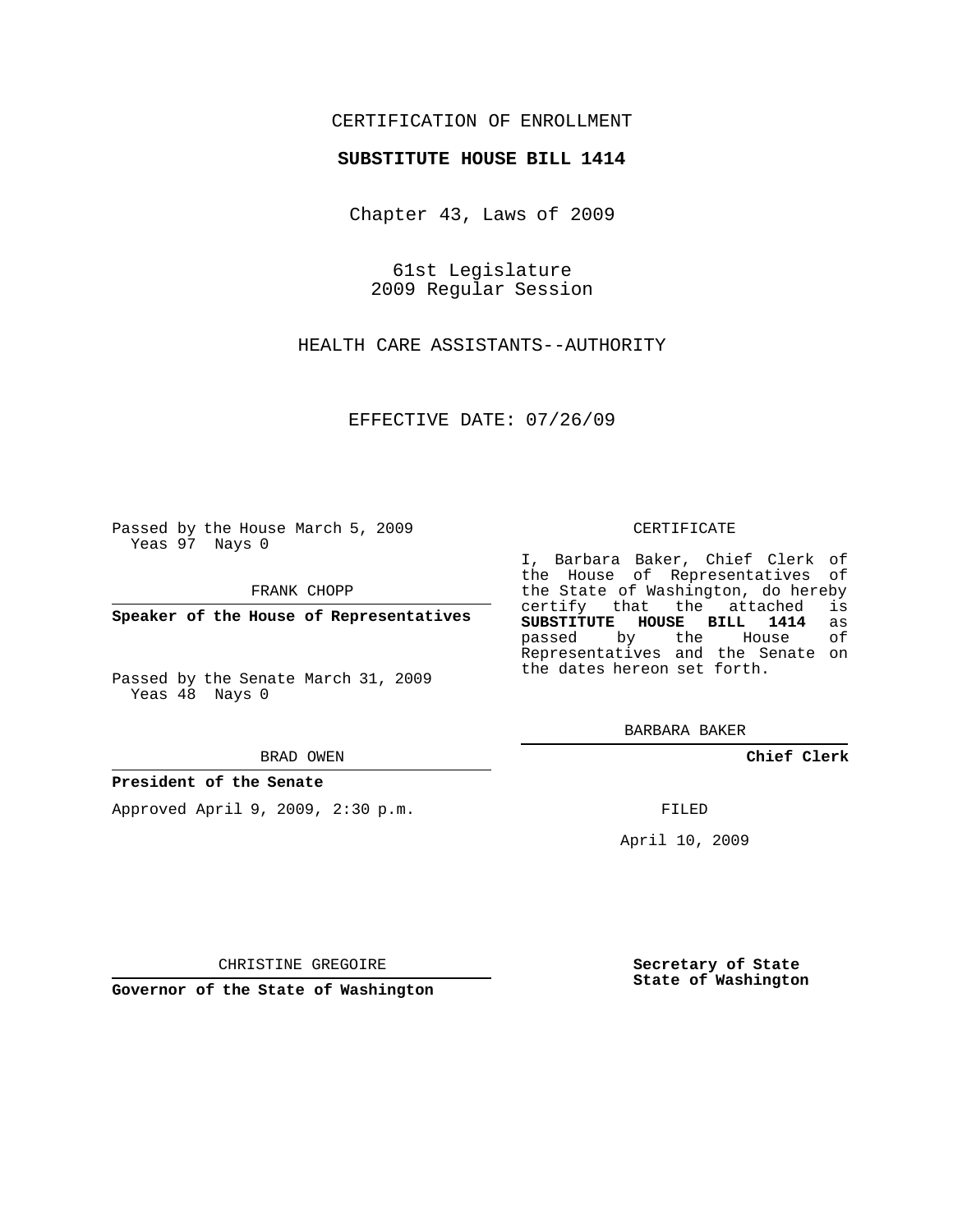# **SUBSTITUTE HOUSE BILL 1414** \_\_\_\_\_\_\_\_\_\_\_\_\_\_\_\_\_\_\_\_\_\_\_\_\_\_\_\_\_\_\_\_\_\_\_\_\_\_\_\_\_\_\_\_\_

\_\_\_\_\_\_\_\_\_\_\_\_\_\_\_\_\_\_\_\_\_\_\_\_\_\_\_\_\_\_\_\_\_\_\_\_\_\_\_\_\_\_\_\_\_

Passed Legislature - 2009 Regular Session

**State of Washington 61st Legislature 2009 Regular Session**

**By** House Health Care & Wellness (originally sponsored by Representatives Driscoll, Moeller, Hinkle, Cody, Sullivan, Nelson, and Ormsby)

READ FIRST TIME 02/19/09.

1 AN ACT Relating to the practice of health care assistants; amending RCW 18.135.010, 18.135.020, and 18.135.065; adding a new section to chapter 18.135 RCW; creating a new section; and providing an expiration date.

BE IT ENACTED BY THE LEGISLATURE OF THE STATE OF WASHINGTON:

 NEW SECTION. **Sec. 1.** (1) It is the intent of the legislature to enhance the delivery of health care to the citizens of the state.

 (a) For many years health care assistants, certified with the state and supervised by a licensed health care practitioner, have been an integral and often overlooked part of the state's health care delivery system. It is not surprising then that as the demand for health care services has exploded over the past twenty years, so too have the demands on licensed health care practitioners, and in turn those that assist those practitioners.

 (b) In an attempt to manage this skyrocketing demand, a highly complex integrated health delivery system characterized by greater specialization has evolved. Health care assistants, including medical assistants, have responded to these changes by developing greater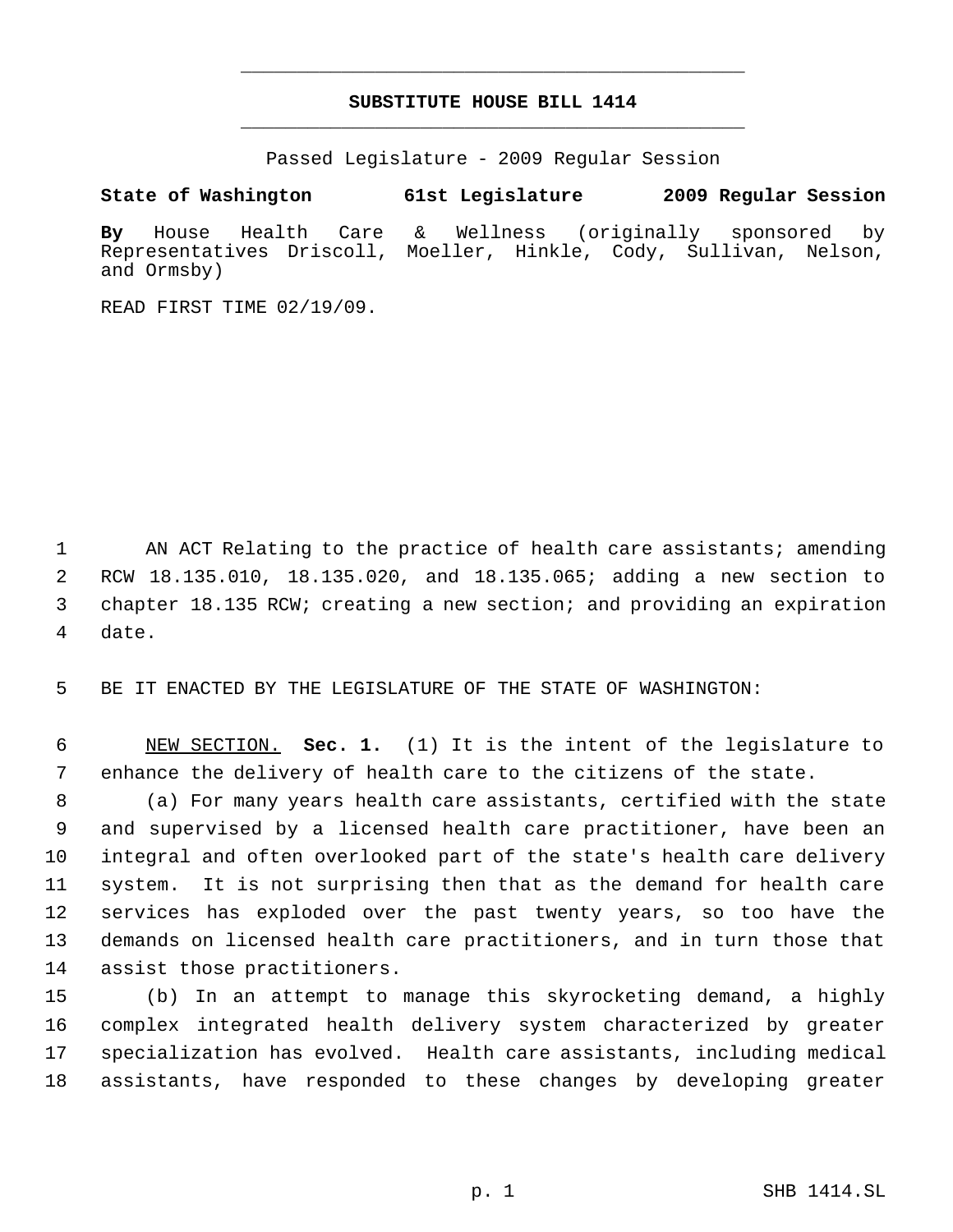training and education opportunities through nationally accredited programs. This additional training, when appropriately supervised, can be of great assistance to our licensed health care practitioners.

 (c) It is important for the legislature to look for new ways to harness the training of our health care practitioners, and those that assist them, in order to alleviate the stress on our current health care delivery system. With this in mind, the legislature encourages some minor expansions to the scope of practice of registered health care assistants, so long as there are clearly defined limitations to their scope expressly linked to education, training, and supervision.

 (2) Within the existing resources, the department of health shall conduct a review under chapter 18.120 regarding the regulation and the scope of practice of medical assistants.

 **Sec. 2.** RCW 18.135.010 and 2008 c 58 s 1 are each amended to read as follows:

 It is in this state's public interest that limited authority to: (1) Administer skin tests and subcutaneous, intradermal, intramuscular, and intravenous injections; (2) perform minor invasive procedures to 19 withdraw blood; ((and)) (3) administer vaccines in accordance with RCW 20 18.135.120; and (4) administer certain drugs, in accordance with 21 section 3 of this act be granted to health care assistants who are not so authorized under existing licensing statutes, subject to such regulations as will ensure the protection of the health and safety of the patient.

 NEW SECTION. **Sec. 3.** A new section is added to chapter 18.135 RCW to read as follows:

 (1)(a) The administration of drugs by a health care assistant is restricted to oral, topical, rectal, otic, ophthalmic, or inhaled routes administered pursuant to a written order of a supervising health care practitioner. The drugs authorized for administration under this section are limited to the following:

 (i) Over-the-counter drugs that may be administered to a patient while in the care of a health care practitioner are: Benadryl, acetaminophen, ibuprofen, aspirin, neosporin, polysporin, normal saline, colace, kenalog, and hydrocortisone cream;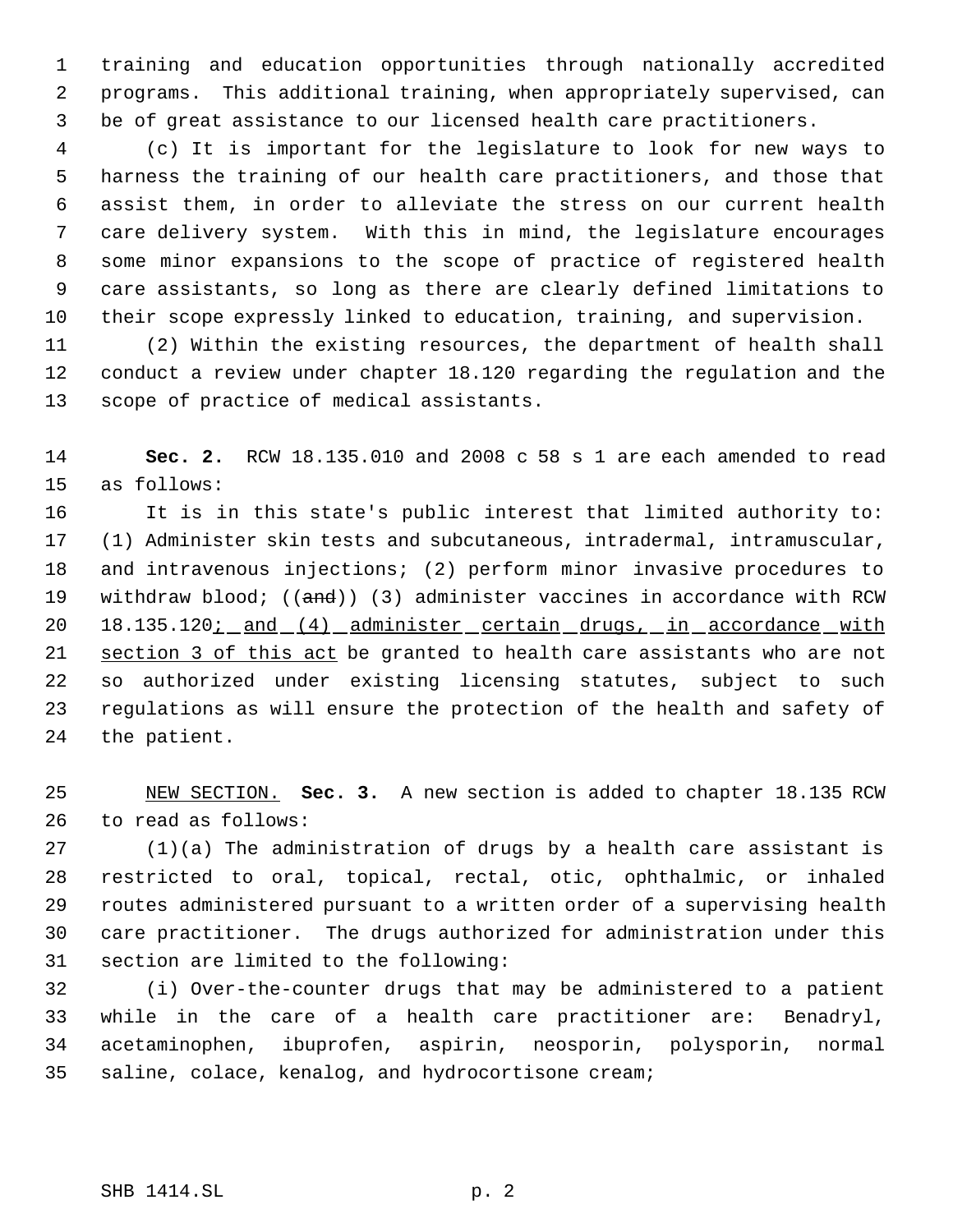(ii) Nonover-the-counter unit dose legend drugs that may be administered to a patient while in the care of a health care practitioner are: Kenalog, hydrocortisone cream, reglan, compazine, zofran, bactroban, albuterol, xopenex, silvadene, gastrointestinal cocktail, fluoride, lmx cream, emla, lat, optic dyes, oral contrast, and oxygen.

 (b) Only health care assistants who are certified as category C or E assistants by the department of health may administer the oral drugs specified in (a) of this subsection.

 (c) Health care assistants authorized to administer certain over- the-counter and legend drugs under (a) of this subsection must demonstrate initial and ongoing competency to administer specific drugs as determined by the health care practitioner.

(2) A health care practitioner must administer a medication if:

 (a) A patient is unable to physically ingest or safely apply a medication independently or with assistance; or

 (b) A patient is unable to indicate an awareness that he or she is taking a medication.

(3) This section expires July 1, 2013.

 **Sec. 4.** RCW 18.135.020 and 2008 c 58 s 2 are each amended to read as follows:

 The definitions in this section apply throughout this chapter unless the context clearly requires otherwise.

(1) "Secretary" means the secretary of health.

 (2) "Health care assistant" means an unlicensed person who assists a licensed health care practitioner in providing health care to patients pursuant to this chapter. However, persons trained by a federally approved end-stage renal disease facility who perform end- stage renal dialysis in the home setting are exempt from certification under this chapter.

(3) "Health care practitioner" means:

(a) A physician licensed under chapter 18.71 RCW;

 (b) An osteopathic physician or surgeon licensed under chapter 18.57 RCW; or

 (c) Acting within the scope of their respective licensure, a podiatric physician and surgeon licensed under chapter 18.22 RCW, a registered nurse or advanced registered nurse practitioner licensed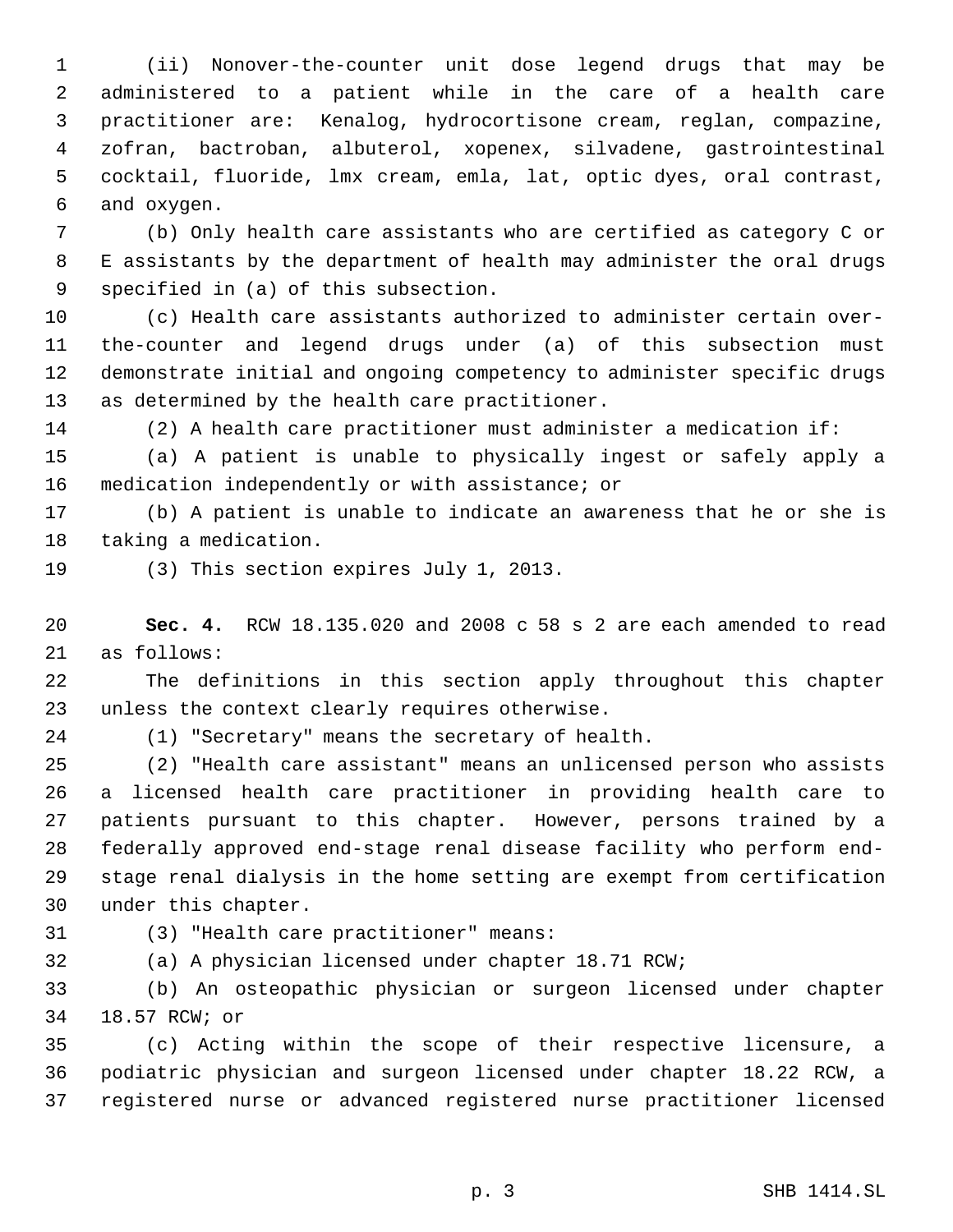under chapter 18.79 RCW, a naturopath licensed under chapter 18.36A RCW, a physician assistant licensed under chapter 18.71A RCW, or an osteopathic physician assistant licensed under chapter 18.57A RCW.

 (4) "Supervision" means supervision of procedures permitted pursuant to this chapter by a health care practitioner who is physically present and is immediately available in the facility during the administration of injections or vaccines, as defined in this 8 chapter, or certain drugs as provided in section 3 of this act, but need not be present during procedures to withdraw blood.

 (5) "Health care facility" means any hospital, hospice care center, licensed or certified health care facility, health maintenance organization regulated under chapter 48.46 RCW, federally qualified health maintenance organization, renal dialysis center or facility federally approved under 42 C.F.R. 405.2100, blood bank federally licensed under 21 C.F.R. 607, or clinical laboratory certified under 20 C.F.R. 405.1301-16.

 (6) "Delegation" means direct authorization granted by a licensed health care practitioner to a health care assistant to perform the functions authorized in this chapter which fall within the scope of practice of the delegator and which are not within the scope of practice of the delegatee.

 **Sec. 5.** RCW 18.135.065 and 2008 c 58 s 3 are each amended to read as follows:

 (1) Each delegator, as defined under RCW 18.135.020(6), shall 25 maintain a list of( $\left(\frac{+}{+}(a)\right)$ ) specific ((medications - and)) drugs, 26 diagnostic agents, and vaccines, and the route of administration of 27 each( $(-t + h + h + or - sh - h + h + o$  authorized for injection; and  $(b)$  the 28 vaccines that he or she has authorized for administration)) drug, 29 diagnostic agent, and vaccine that the delegatee is authorized to 30 administer under this chapter. Both the delegator and delegatee shall sign the above list, indicating the date of each signature. The signed list shall be forwarded to the secretary of the department of health and shall be available for review.

 (2) Delegatees are prohibited from administering any controlled substance as defined in RCW 69.50.101(d), any experimental drug, and